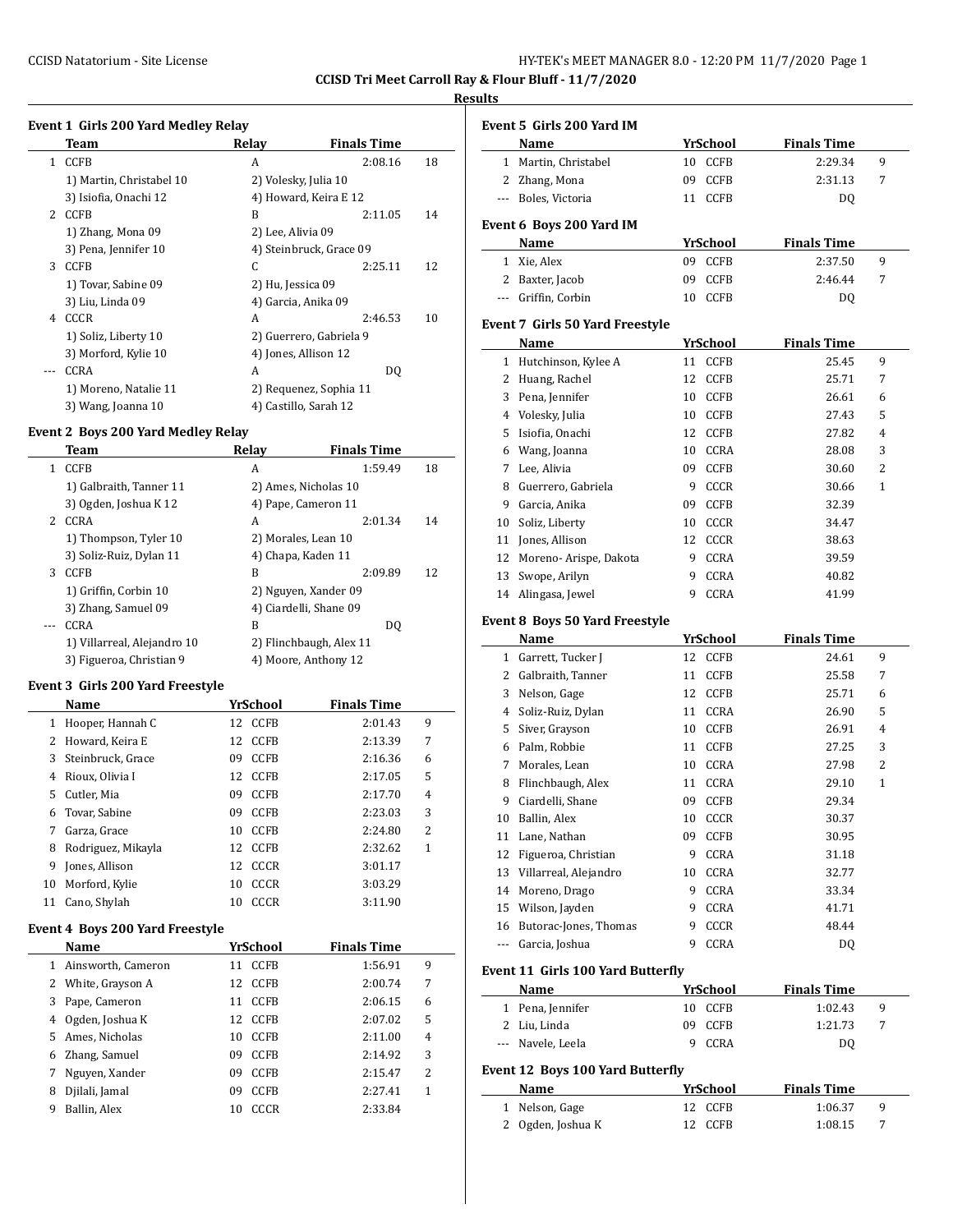**CCISD Tri Meet Carroll Ray & Flour Bluff - 11/7/2020**

# **Results**

|        | (Event 12 Boys 100 Yard Butterfly)      |                         |                    |        |
|--------|-----------------------------------------|-------------------------|--------------------|--------|
|        | Name                                    | <u>YrSchool -</u>       | <b>Finals Time</b> |        |
| ---    | Ciardelli, Shane                        | 09 CCFB                 | DQ                 |        |
|        |                                         |                         |                    |        |
|        | Event 13 Girls 100 Yard Freestyle       |                         |                    |        |
|        | Name                                    | <b>YrSchool</b>         | <b>Finals Time</b> |        |
|        | 1 Huang, Rachel                         | 12 CCFB                 | 55.57              | 9      |
|        | 2 Hutchinson, Kylee A                   | 11 CCFB                 | 56.87              | 7      |
|        | *3 Volesky, Julia                       | 10<br>CCFB              | 1:00.38            | 5.5    |
|        | *3 Howard, Keira E                      | 12 CCFB                 | 1:00.38            | 5.5    |
|        | 5 Isiofia, Onachi                       | 12<br>CCFB              | 1:01.81            | 4      |
|        | 6 Steinbruck, Grace                     | 09 CCFB                 | 1:02.95            | 3      |
|        | 7 Cutler, Mia                           | 09 CCFB                 | 1:03.69            | 2      |
|        | 8 Wang, Joanna                          | 10 CCRA                 | 1:05.45            | 1      |
| 9      | Tovar, Sabine                           | 09 CCFB                 | 1:06.18            |        |
| 10     | Hu, Jessica                             | 09<br>CCFB              | 1:09.41            |        |
|        | 11 Guerrero, Gabriela                   | 9<br>CCCR               | 1:10.84            |        |
|        | 12 Garcia, Anika                        | 09 CCFB                 | 1:11.73            |        |
|        | 13 Moreno, Natalie                      | 11<br>CCRA              | 1:12.89            |        |
|        | 14 Cano, Shylah                         | 10 CCCR                 | 1:23.00            |        |
|        | 15 Requenez, Sophia                     | CCRA<br>11              | 1:23.59            |        |
| 16     | Quintero, Ashlynn                       | CCRA<br>11              | 1:26.95            |        |
|        | 17 De La Garza, Sierra                  | 10<br>CCRA              | 1:27.20            |        |
|        | 18 Castillo, Sarah                      | 12 CCRA                 | 1:30.58            |        |
|        | 19 Moreno- Arispe, Dakota               | 9<br>CCRA               | 1:33.64            |        |
| 20     | Swope, Arilyn                           | <b>CCRA</b><br>9        | 1:38.13            |        |
| 21     | Alingasa, Jewel                         | 9<br>CCRA               | 1:41.93            |        |
|        | <b>Event 14 Boys 100 Yard Freestyle</b> |                         |                    |        |
|        | Name                                    | <u>YrSchool</u>         | <b>Finals Time</b> |        |
|        | 1 Ainsworth, Cameron                    | 11 CCFB                 | 52.82              | 9      |
|        | 2 Galbraith, Tanner                     |                         | 55.68              | 7      |
|        |                                         | 11 CCFB                 |                    |        |
| 3      |                                         | 10 CCRA                 | 57.38              | 6      |
|        | Thompson, Tyler<br>4 Ames, Nicholas     | 10 CCFB                 | 57.46              | 5      |
|        |                                         | 09 CCFB                 | 58.51              | 4      |
|        | 5 Zhang, Samuel<br>6 Baxter, Jacob      | 09<br>CCFB              | 1:01.12            | 3      |
|        |                                         |                         |                    |        |
| 7<br>8 | Xie, Alex                               | 09<br>CCFB<br>11        | 1:01.49<br>1:02.34 | 2<br>1 |
| 9      | Chapa, Kaden                            | <b>CCRA</b>             |                    |        |
|        | Palm, Robbie                            | 11 CCFB                 | 1:02.84            |        |
| 10     | Hutchinson, Connor                      | 09<br><b>CCFB</b><br>12 | 1:03.62            |        |
| 11     | Moore, Anthony                          | CCRA<br>9               | 1:08.69            |        |
| 12     | Garcia, Joshua                          | CCRA                    | 1:45.05            |        |
| 13     | Butorac-Jones, Thomas                   | 9<br><b>CCCR</b>        | 1:51.39            |        |
|        | Event 15 Girls 500 Yard Freestyle       |                         |                    |        |
|        | Name                                    | YrSchool                | <b>Finals Time</b> |        |
|        | 1 Hooper, Hannah C                      | 12 CCFB                 | 5:26.14            | 9      |
|        | 2 Rioux, Olivia I                       | 12<br><b>CCFB</b>       | 6:11.96            | 7      |
|        | 3 Garza, Grace                          | 10<br>CCFB              | 6:14.98            | 6      |
|        | 4 Soliz, Liberty                        | 10<br>CCCR              | 7:59.09            | 5      |
| 5      | Morford, Kylie                          | CCCR<br>10              | 8:04.85            | 4      |
|        | Event 16 Boys 500 Yard Freestyle        |                         |                    |        |
|        | Name                                    | <b>YrSchool</b>         | <b>Finals Time</b> |        |
| 1      | White, Grayson A                        | <b>CCFB</b><br>12       | 5:22.07            | 9      |
| 2      | Lane, Nathan                            | 09<br>CCFB              | 6:28.63            | 7      |
| 3      | Djilali, Jamal                          | 09<br>CCFB              | 6:35.17            | 6      |

|              | <b>Team</b>                                             |    | Relay                                     | <b>Finals Time</b>                              |    |
|--------------|---------------------------------------------------------|----|-------------------------------------------|-------------------------------------------------|----|
| $\mathbf{1}$ | <b>CCFB</b>                                             |    | A                                         | 1:44.61                                         | 18 |
|              | 1) Hooper, Hannah C 12                                  |    |                                           | 2) Hutchinson, Kylee A 11                       |    |
|              | 3) Huang, Rachel 12                                     |    | 4) Pena, Jennifer 10                      |                                                 |    |
|              | 2 CCFB                                                  |    | B                                         | 1:55.11                                         | 14 |
|              | 1) Cutler, Mia 09                                       |    |                                           | 2) Howard, Keira E 12                           |    |
|              | 3) Isiofia, Onachi 12                                   |    | 4) Boles, Victoria 11                     |                                                 |    |
|              | 3 CCFB                                                  |    | C                                         | 2:03.81                                         | 12 |
|              | 1) Rodriguez, Mikayla 12                                |    | 2) Liu, Linda 09                          |                                                 |    |
|              | 3) Garza, Grace 10                                      |    | 4) Rioux, Olivia I 12                     |                                                 |    |
|              | 4 CCRA                                                  |    | A                                         | 2:16.03                                         | 10 |
|              | 1) Requenez, Sophia 11                                  |    |                                           | 2) Moreno, Natalie 11                           |    |
|              | 3) Wang, Joanna 10                                      |    | 4) Castillo, Sarah 12                     |                                                 |    |
|              | 5 CCCR                                                  |    | A                                         | 2:20.07                                         | 8  |
|              | 1) Jones, Allison 12                                    |    | 2) Morford, Kylie 10                      |                                                 |    |
|              | 3) Guerrero, Gabriela 9                                 |    | 4) Soliz, Liberty 10                      |                                                 |    |
| ---          | <b>CCRA</b>                                             |    | B                                         | DQ                                              |    |
|              | 1) Navele, Leela 9                                      |    |                                           | 2) Moreno- Arispe, Dakota 9                     |    |
|              | 3) De La Garza, Sierra 10                               |    |                                           | 4) Quintero, Ashlynn 11                         |    |
|              | Event 18 Boys 200 Yard Freestyle Relay                  |    |                                           |                                                 |    |
|              | Team                                                    |    | Relay                                     | <b>Finals Time</b>                              |    |
|              | 1 CCFB                                                  |    | A                                         | 1:40.82                                         | 18 |
|              |                                                         |    |                                           |                                                 |    |
|              | 1) Garrett, Tucker J 12<br>3) White, Grayson A 12       |    | 4) Nelson, Gage 12                        | 2) Ainsworth, Cameron 11                        |    |
|              | 2 CCRA                                                  |    | A                                         | 1:47.20                                         | 14 |
|              |                                                         |    |                                           |                                                 |    |
|              | 1) Soliz-Ruiz, Dylan 11<br>3) Thompson, Tyler 10        |    | 2) Morales, Lean 10<br>4) Chapa, Kaden 11 |                                                 |    |
|              | 3 CCFB                                                  |    | C                                         | 1:52.89                                         | 12 |
|              |                                                         |    |                                           |                                                 |    |
|              | 1) Nguyen, Xander 09<br>3) Siver, Grayson 10            |    | 2) Palm, Robbie 11<br>4) Baxter, Jacob 09 |                                                 |    |
|              | 4 CCFB                                                  |    | B                                         | 1:58.68                                         | 10 |
|              |                                                         |    |                                           |                                                 |    |
|              | 1) Ciardelli, Shane 09                                  |    | 4) Xie, Alex 09                           | 2) Hutchinson, Connor 09                        |    |
|              | 3) Lane, Nathan 09<br>5 CCRA                            |    | B                                         | 2:00.94                                         | 8  |
|              |                                                         |    |                                           |                                                 |    |
|              | 1) Figueroa, Christian 9<br>3) Villarreal, Alejandro 10 |    |                                           | 2) Moore, Anthony 12<br>4) Flinchbaugh, Alex 11 |    |
|              |                                                         |    |                                           |                                                 |    |
|              | <b>Event 19 Girls 100 Yard Backstroke</b>               |    |                                           |                                                 |    |
|              | <b>Name</b>                                             |    | <b>YrSchool</b>                           | <b>Finals Time</b>                              |    |
| $\mathbf{1}$ | Martin, Christabel                                      | 10 | CCFB                                      | 1:05.92                                         | 9  |
|              | 2 Zhang, Mona                                           | 09 | CCFB                                      | 1:06.33                                         | 7  |
|              | 3 Boles, Victoria                                       | 11 | CCFB                                      | 1:14.64                                         | 6  |
|              | 4 Liu, Linda                                            | 09 | CCFB                                      | 1:21.36                                         | 5  |
|              | 5 Moreno, Natalie                                       | 11 | CCRA                                      | 1:32.70                                         | 4  |
|              | 6 De La Garza, Sierra                                   | 10 | CCRA                                      | 1:45.17                                         | 3  |
|              | 7 Quintero, Ashlynn                                     | 11 | CCRA                                      | 1:46.56                                         | 2  |
|              | 8 Cano, Shylah                                          | 10 | CCCR                                      | 1:51.22                                         | 1  |
| 9.           | Castillo, Sarah                                         | 12 | CCRA                                      | 2:10.78                                         |    |
|              |                                                         |    |                                           |                                                 |    |
|              | <b>Event 20 Boys 100 Yard Backstroke</b>                |    |                                           |                                                 |    |
|              | Name                                                    |    | YrSchool                                  | <b>Finals Time</b>                              |    |
|              | 1 Griffin, Corbin                                       |    | 10 CCFB                                   | 1:11.17                                         | 9  |
|              | 2 Thompson, Tyler                                       | 10 | CCRA                                      | 1:12.76                                         | 7  |
|              | 3 Villarreal, Alejandro                                 | 10 | CCRA                                      | 1:43.97                                         | 6  |
|              | 4 Moreno, Drago                                         | 9  | CCRA                                      | 1:48.69                                         | 5  |
|              |                                                         |    |                                           |                                                 |    |
|              | 5 Wilson, Jayden                                        | 9. | CCRA                                      | 1:53.37                                         | 4  |